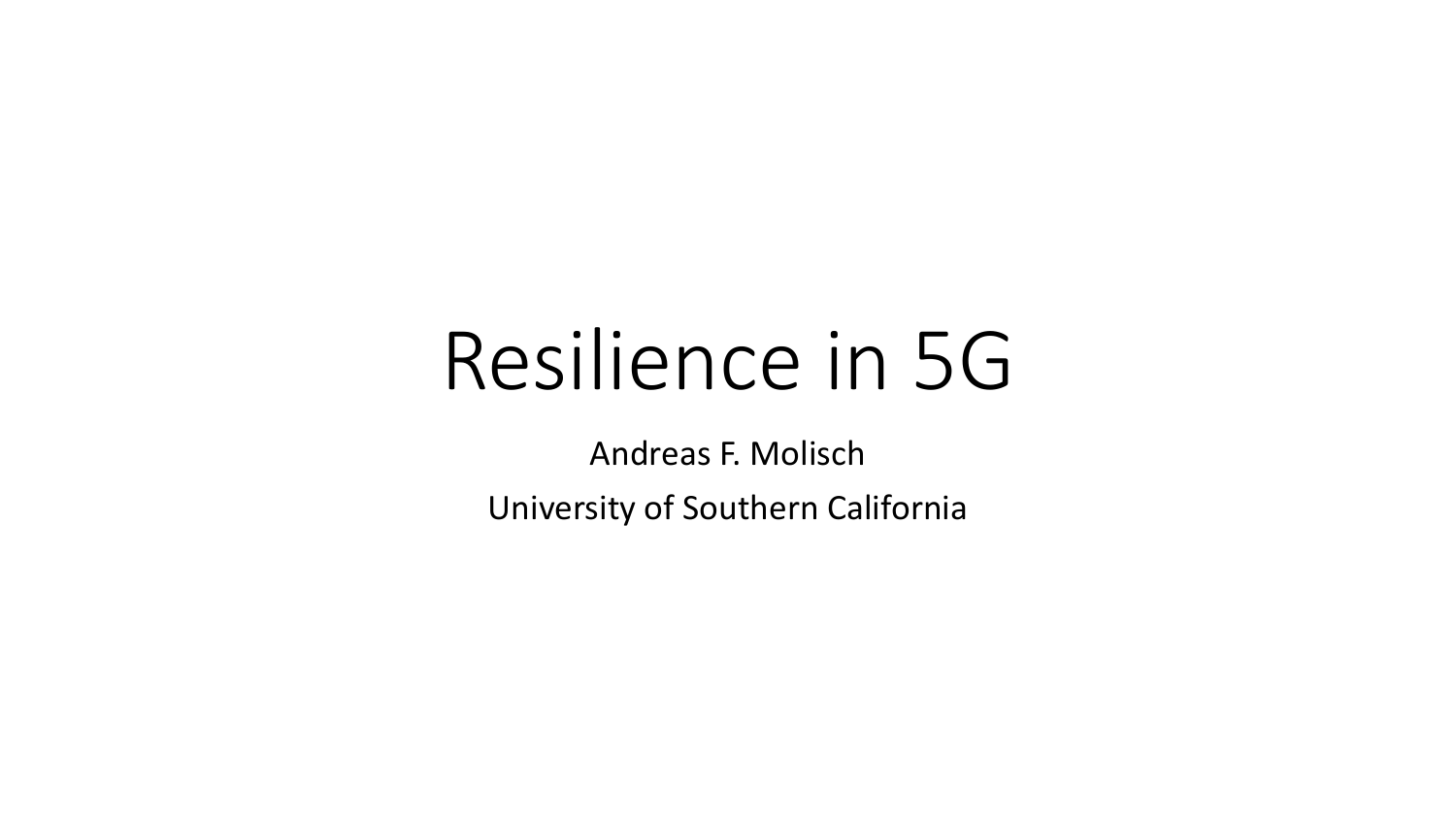### Sources of errors and countermeasures

- Small-scale fading:
	- Assumed in most theoretical papers
	- Countermeasures: antenna diversity, frequency diversity, temporal diversity (including HARQ)
	- What is different in 5G:
		- Less relevant for massive MIMO (channel hardening)
		- Less relevant for mm-Wave (LOS or dominant reflected component (?))
		- More relevant for short packets (less frequency/time diversity)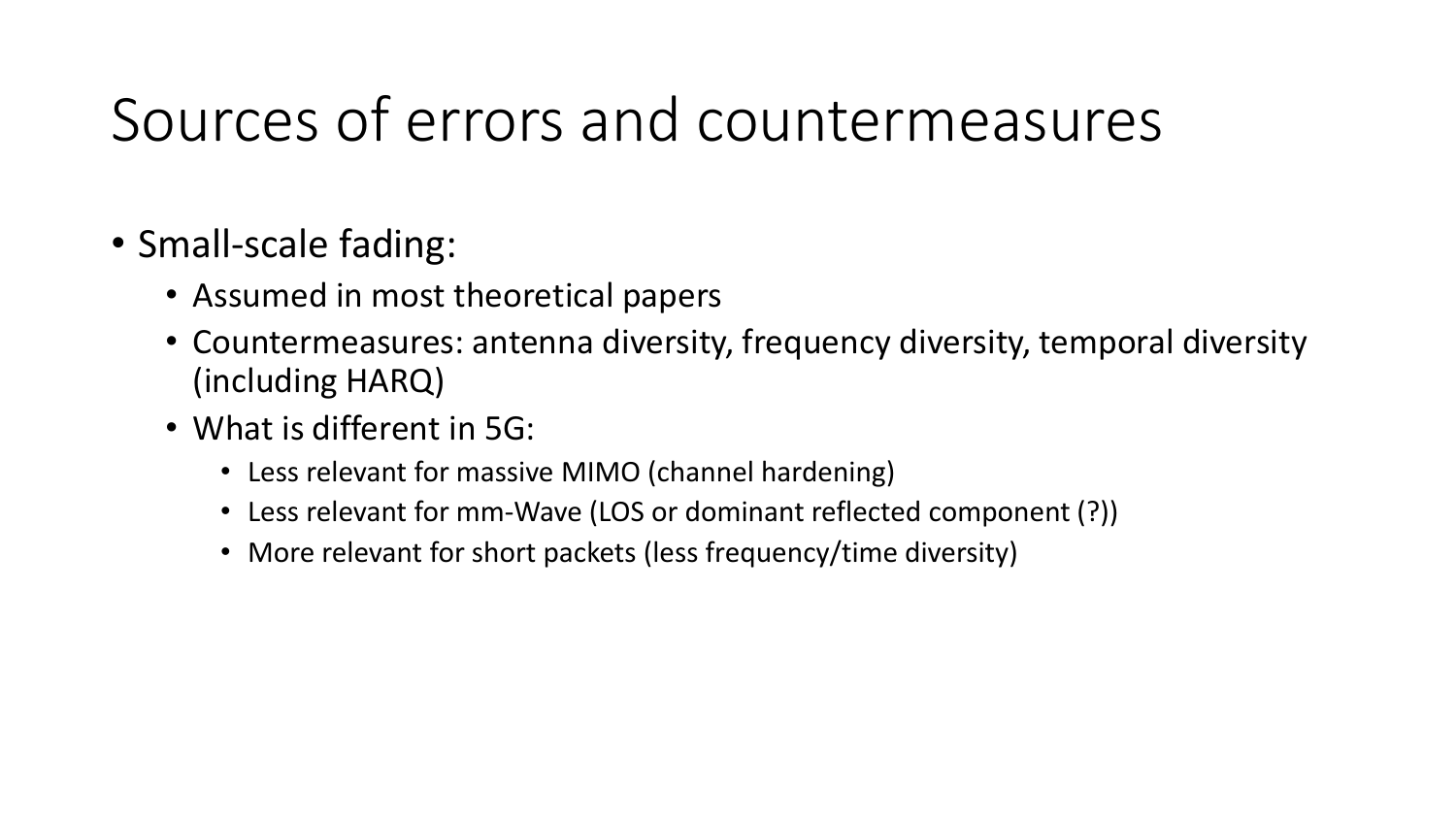### Sources of errors and countermeasures (2)

- Large-scale fading:
	- Shadowing due to
		- Environmental objects (buildings)
		- Dynamic obstacles
		- Body shadowing by person/robot holding device
		- Shadowing by hand
	- Importance in 5G:
		- More important at mm-wave (larger shadowing variances)
		- URLLC more sensitive to shadowing errors (no time to correct)
		- Possible solution: multi-band diversity (e.g., 2 GHz and mm-wave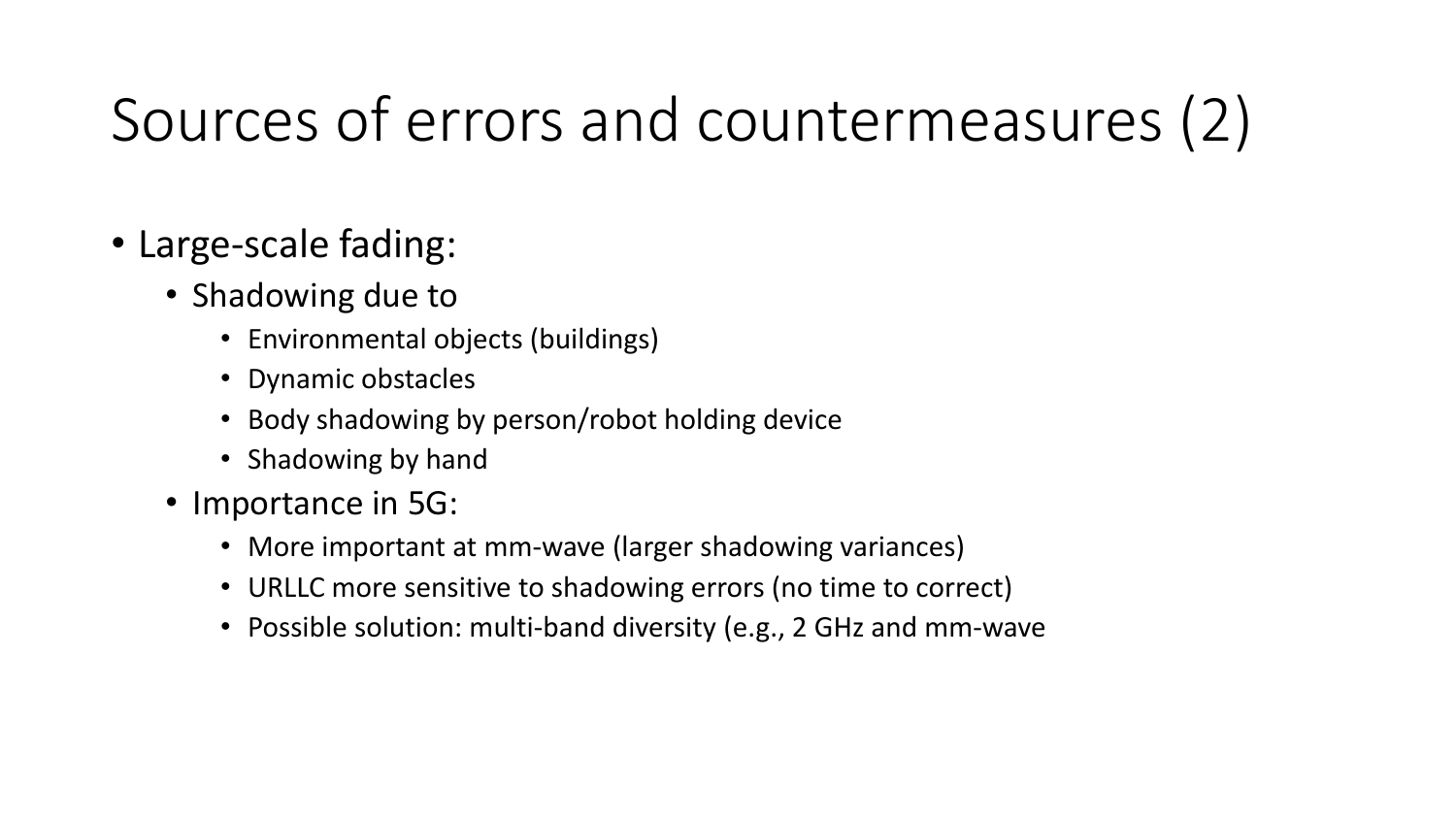## Sources of errors and countermeasures (3)

- Delay spread:
	- Causes: multipath
		- Advantage when providing additional diversity
		- Requires significant signal processing
		- Becomes obstacle when signal processing limited
	- Relevance in 5G
		- Can be deadly for high data rates: e.g., 1ns delay spread at 100 Gbaud/s
	- Countermeasures: beamforming, analog equalizers
- Phase noise:
	- Causes: Doppler, and LO noise
	- Relevance in 5G:
		- Enhanced for mm-wave systems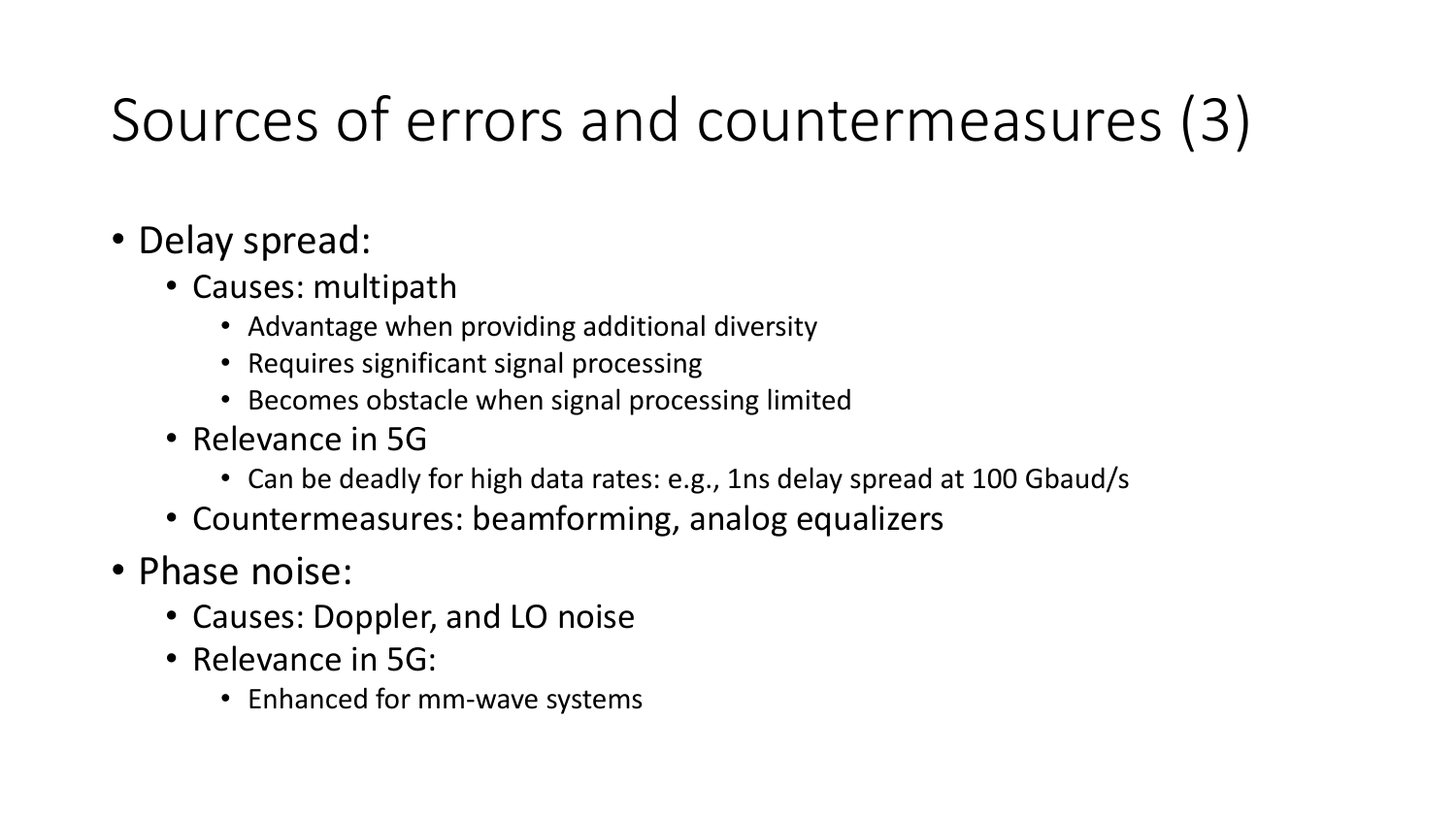### Beamtracking and channel tracking

- Optimum beam direction can be quickly outdated:
	- Causes
		- Movement of TX/RX
		- Dynamic obstacle blocking preferred direction
		- Rotation of body holding device
	- Relevance in 5G:
		- Enhanced, due to narrow beams (large arrays)
	- Countermeasures:
		- "fallback" beams, but 5G protocol is slow
		- Compressive sensing
		- ML prediction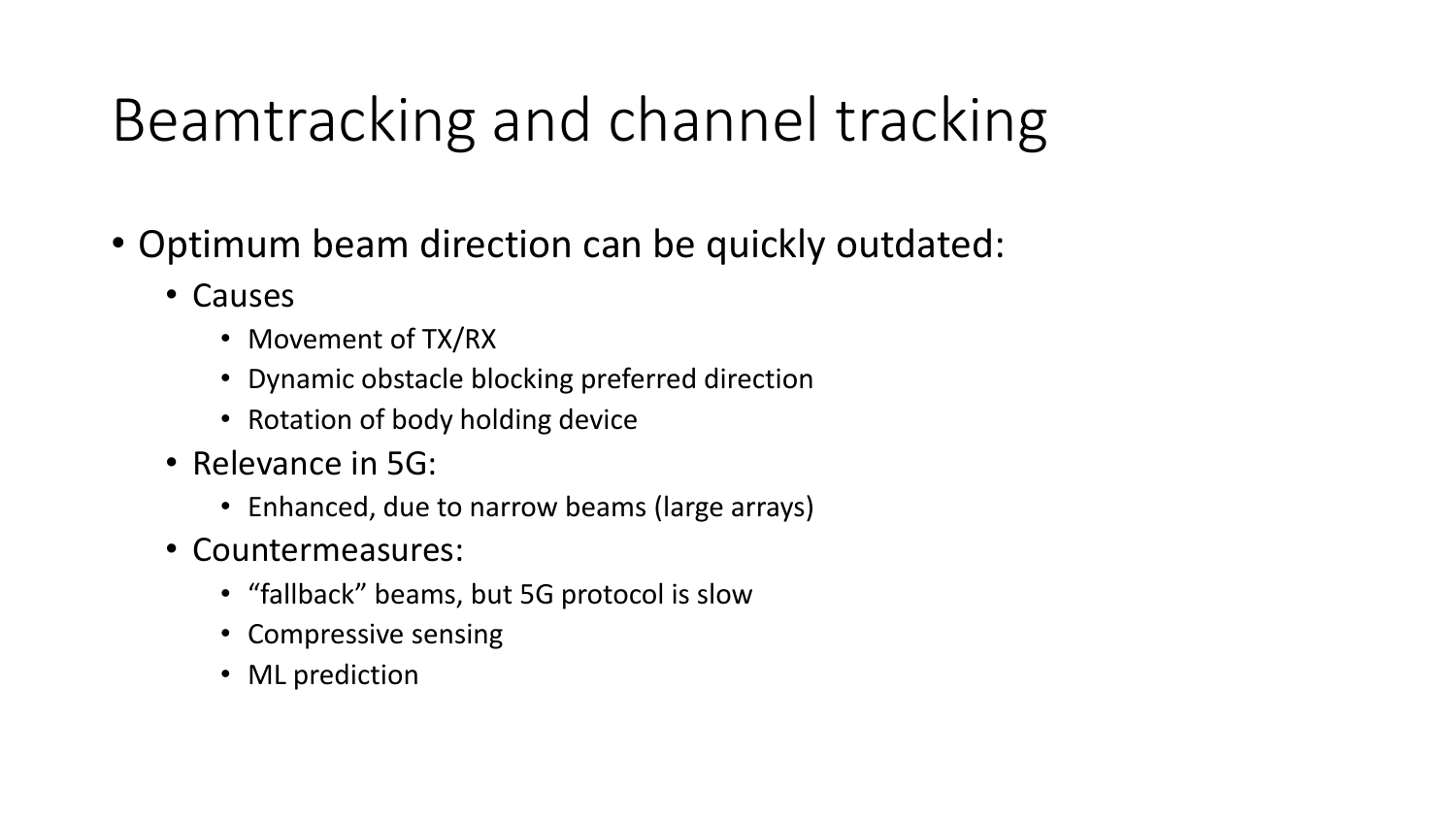#### Interference and coverage

- Coverage limited for 5G systems
	- Streets with different orientation have different pathloss coefficients, might need separate BS to cover them
	- New countermeasures: 3D network deployment (drones, satellites)
- Interference:
	- Interference limitation critical for high-density deployments
	- Cell-free massive MIMO provides less interference and macrodiversity
	- Issues of backhaul (reliability of link, overload) ?